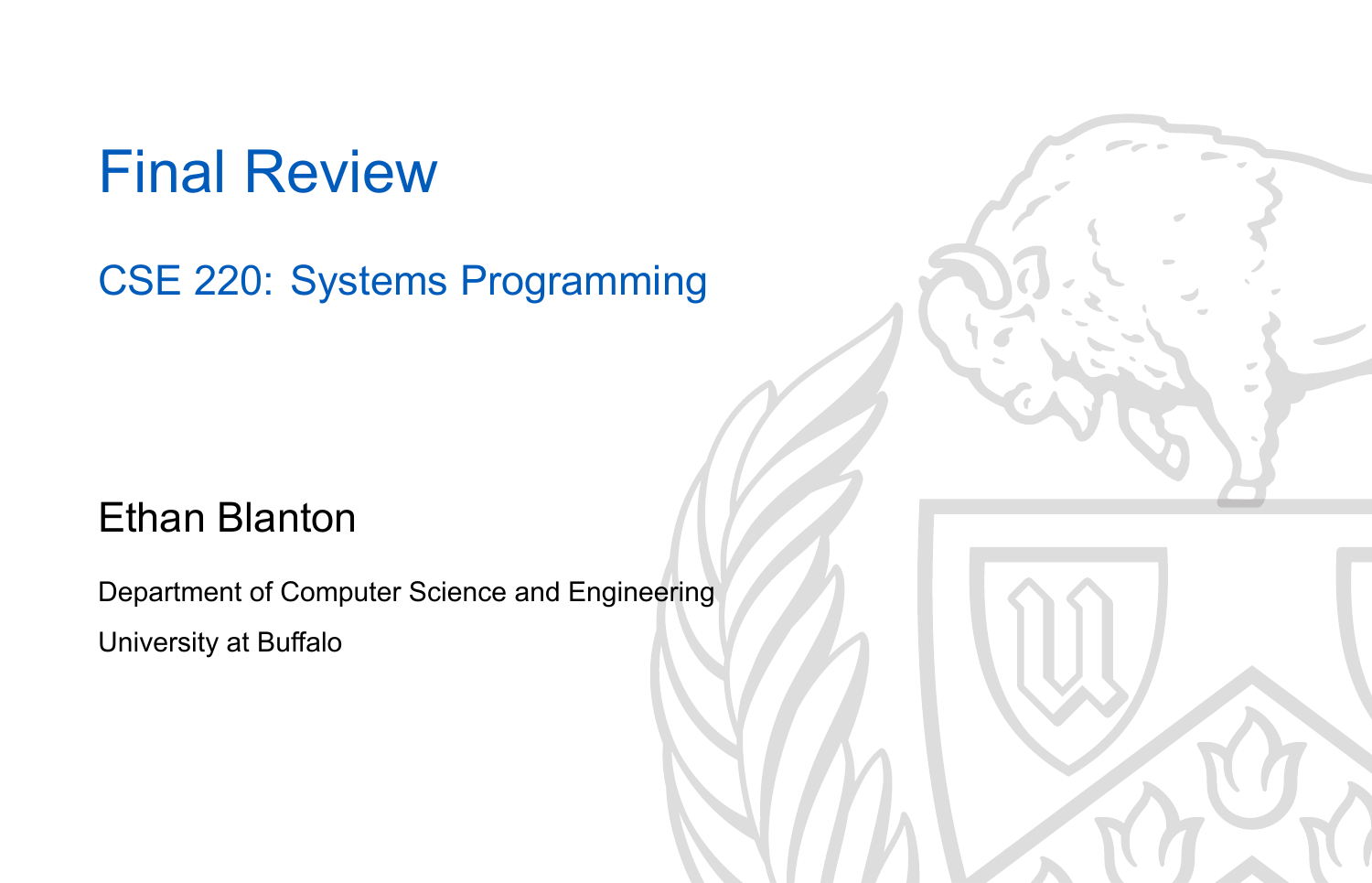**Logistics** 

The final will be on UBlearns.

It will probably be two hours long.

You will do a time lapse like the midterm.

The test will look much like the midterm, but longer.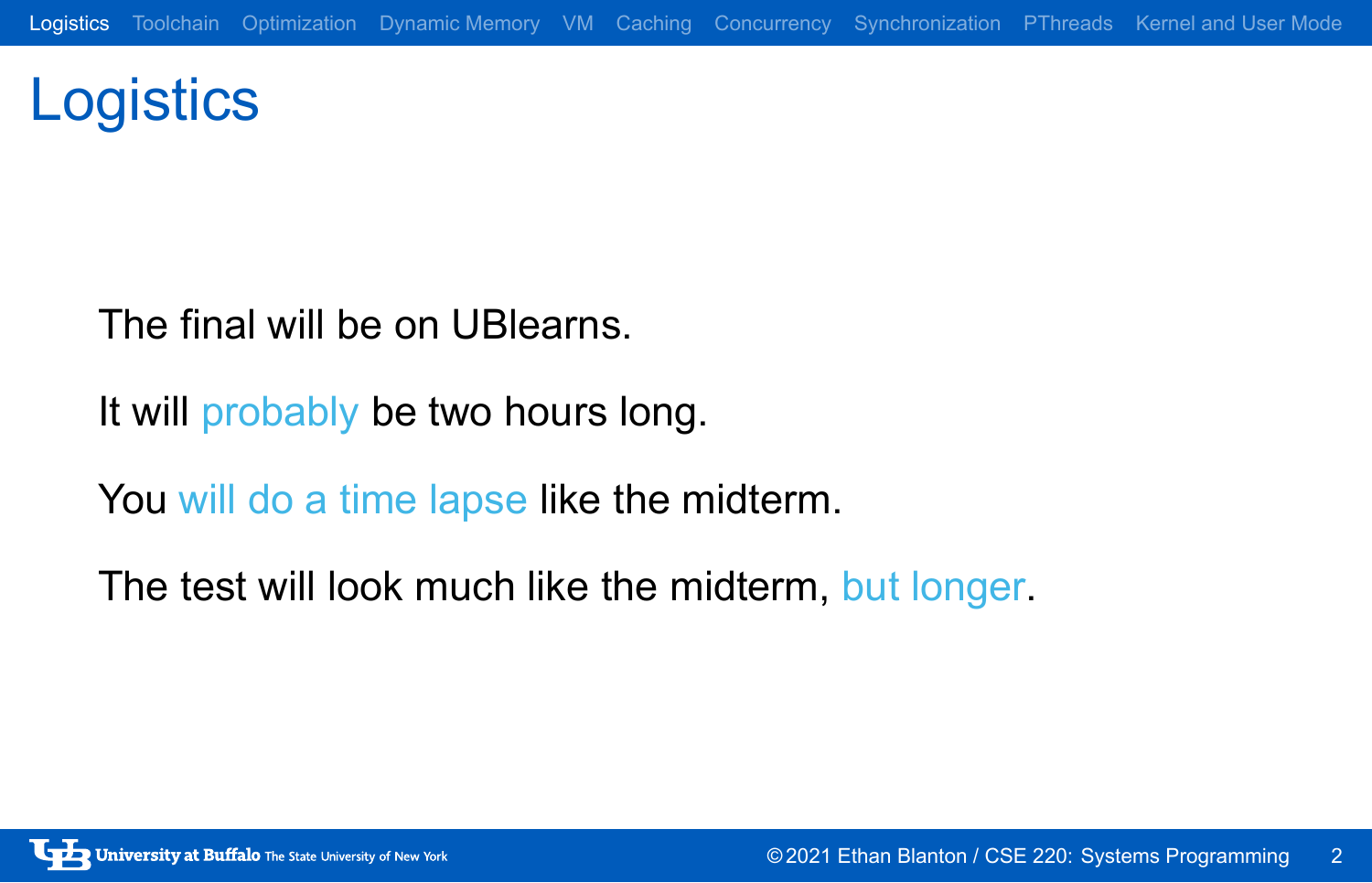## The Compiler and Toolchain

- The "C compiler" is actually a chain of tools
	- We invoke the compiler driver
	- The preprocessor transforms the source code

- The compiler turns C into assembly language
- The assembler turns assembly language into machine code in object files
- The linker links object files into an executable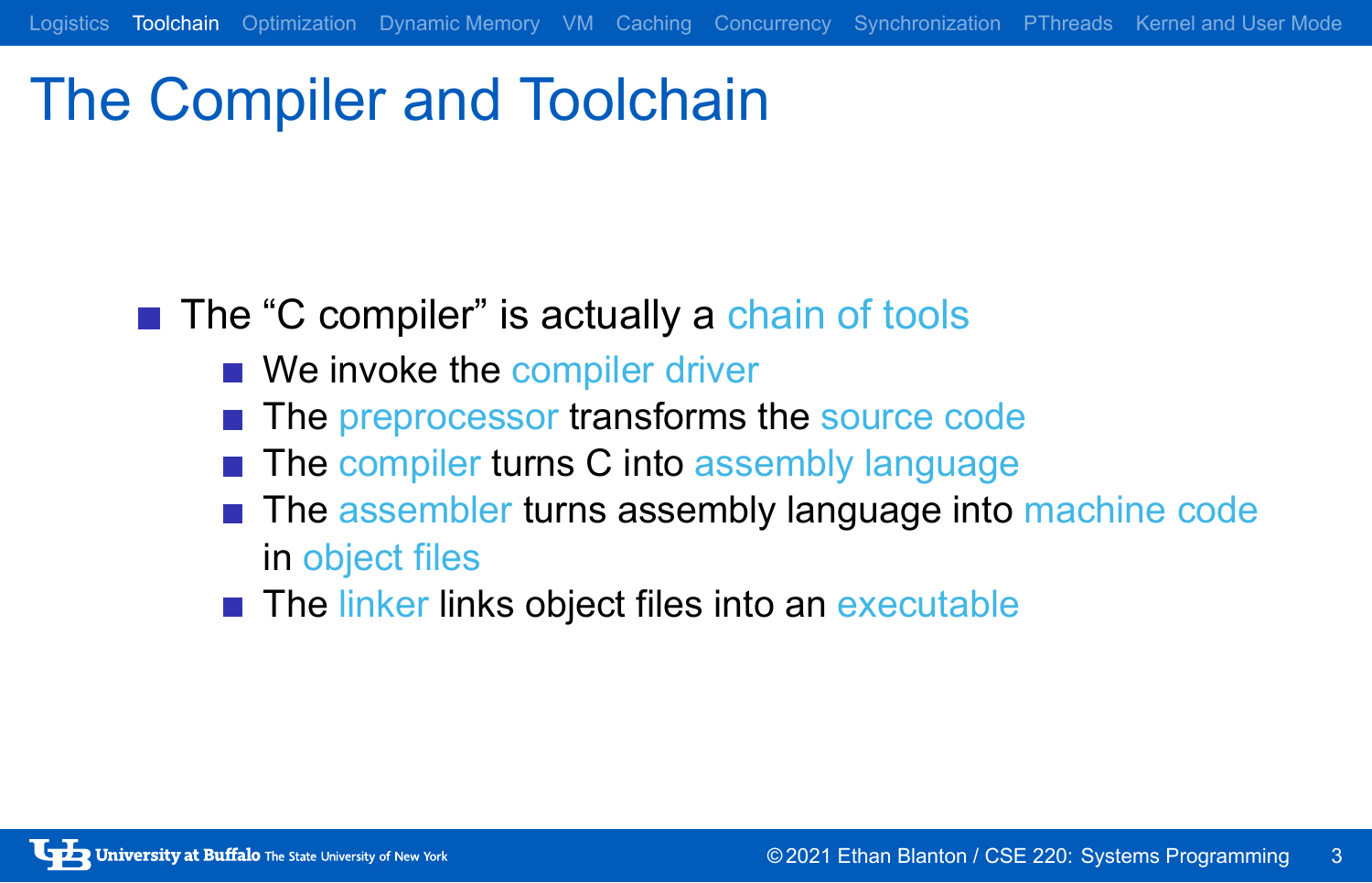# Compiler Optimization

- **Algorithmic improvements remain key.**
- Knowing how the compiler works help produce better code.
- **Optimizing compilers must not change semantics.**
- Compilers use static information.
- We covered:
	- Constant folding
	- Code motion
	- Reduction in strength
- **Procedures are problematic.**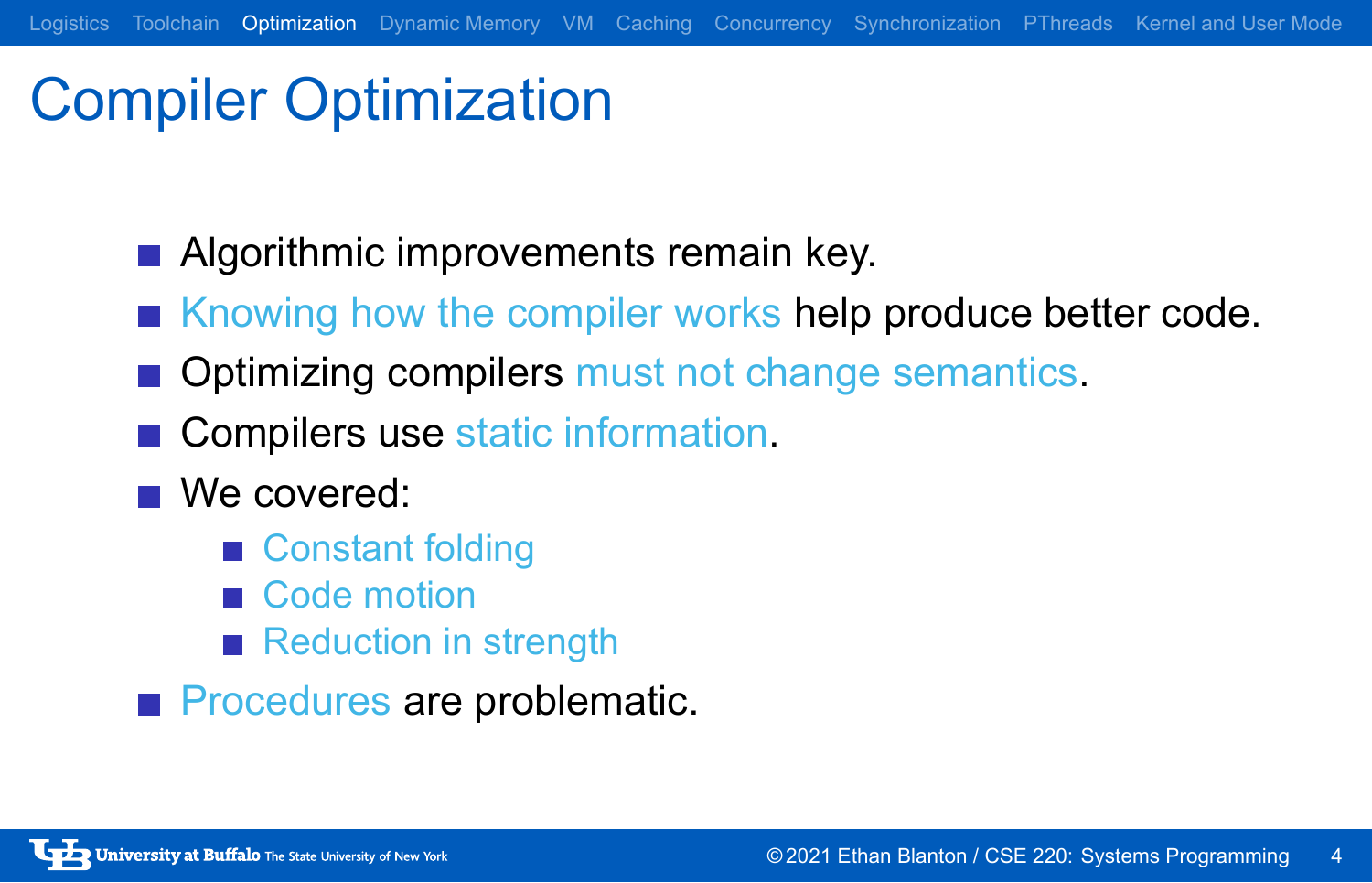# Dynamic Memory Allocation

- The OS notion of the heap is very simplistic.
- The dynamic allocator has to manage the heap.

- **Metadata is required for management.**
- The heap can become fragmented:
	- Internal fragmentation is inside heap blocks.
	- External fragmentation is between heap blocks.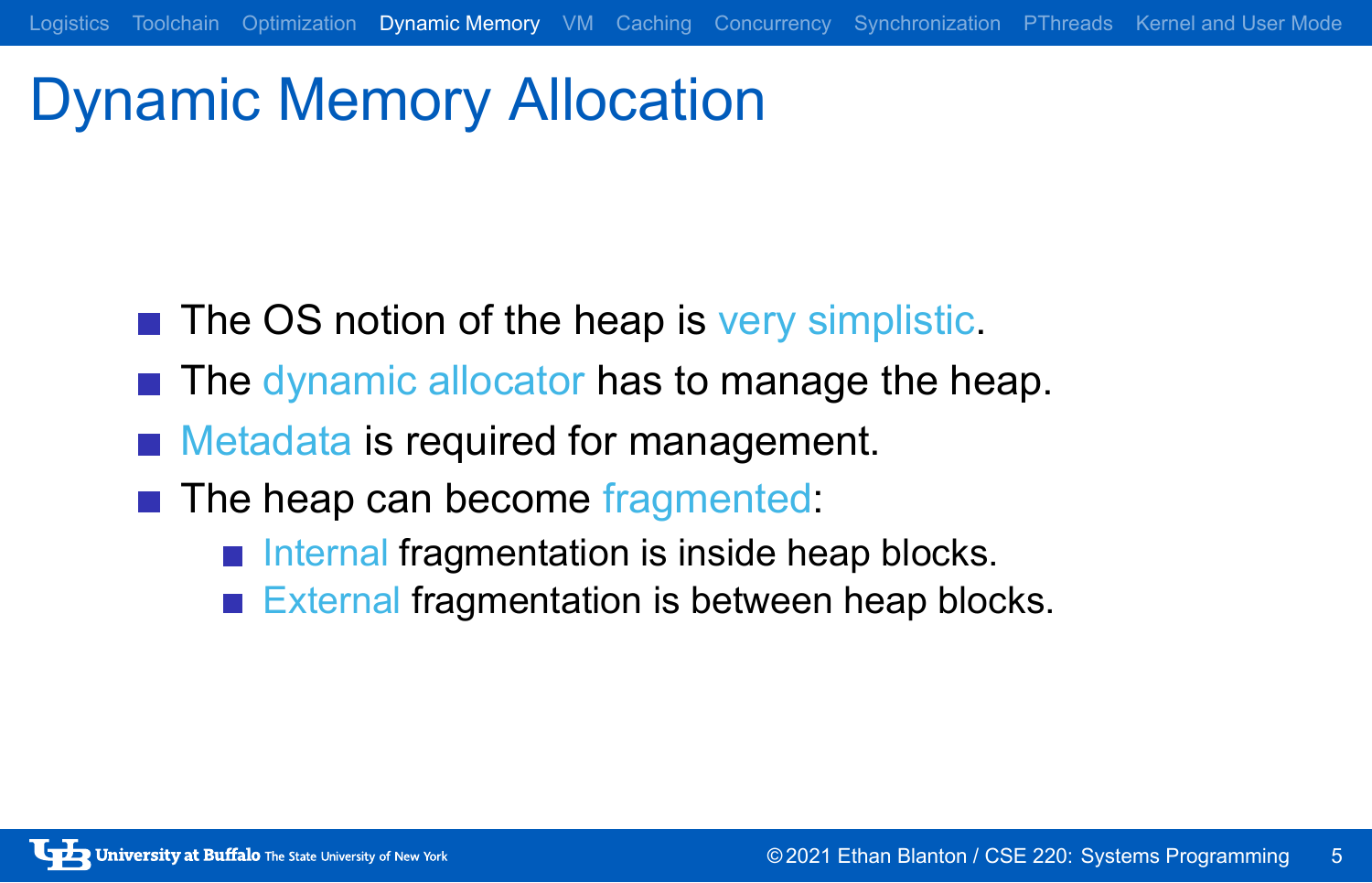# Virtual Memory

### **Virtual memory:**

- uses a memory management unit
- allows the CPU to operate in a virtual address space that may be different from the physical address space
- $\blacksquare$  the MMU translates virtual addresses to physical addresses
- Paging is a common model for virtual memory.
- **Paged systems break both address spaces into pages.**
- **Pages can be mapped individually between virtual and** physical addresses.
- Page tables allow the MMU to translate addresses.
- **Page faults bring mapped but unallocated pages into** memory.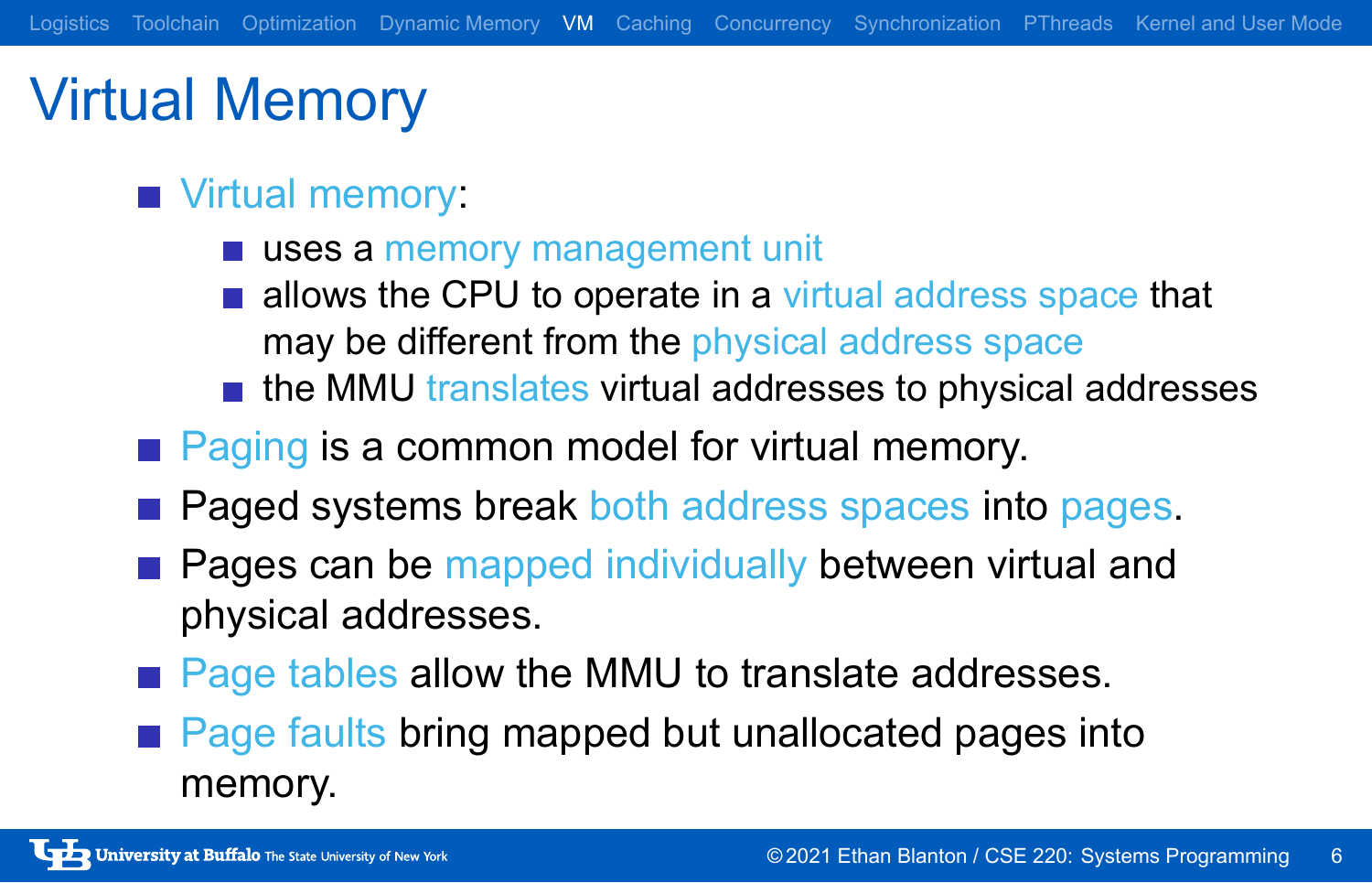# Caching and Locality

- The CPU is much faster than memory or disks.
- The difference in speeds is growing.
- **Programs exhibit locality:** 
	- Spatial
	- **Temporal**
- Caching depends on locality to improve performance.
- **Niting good programs requires understanding locality.**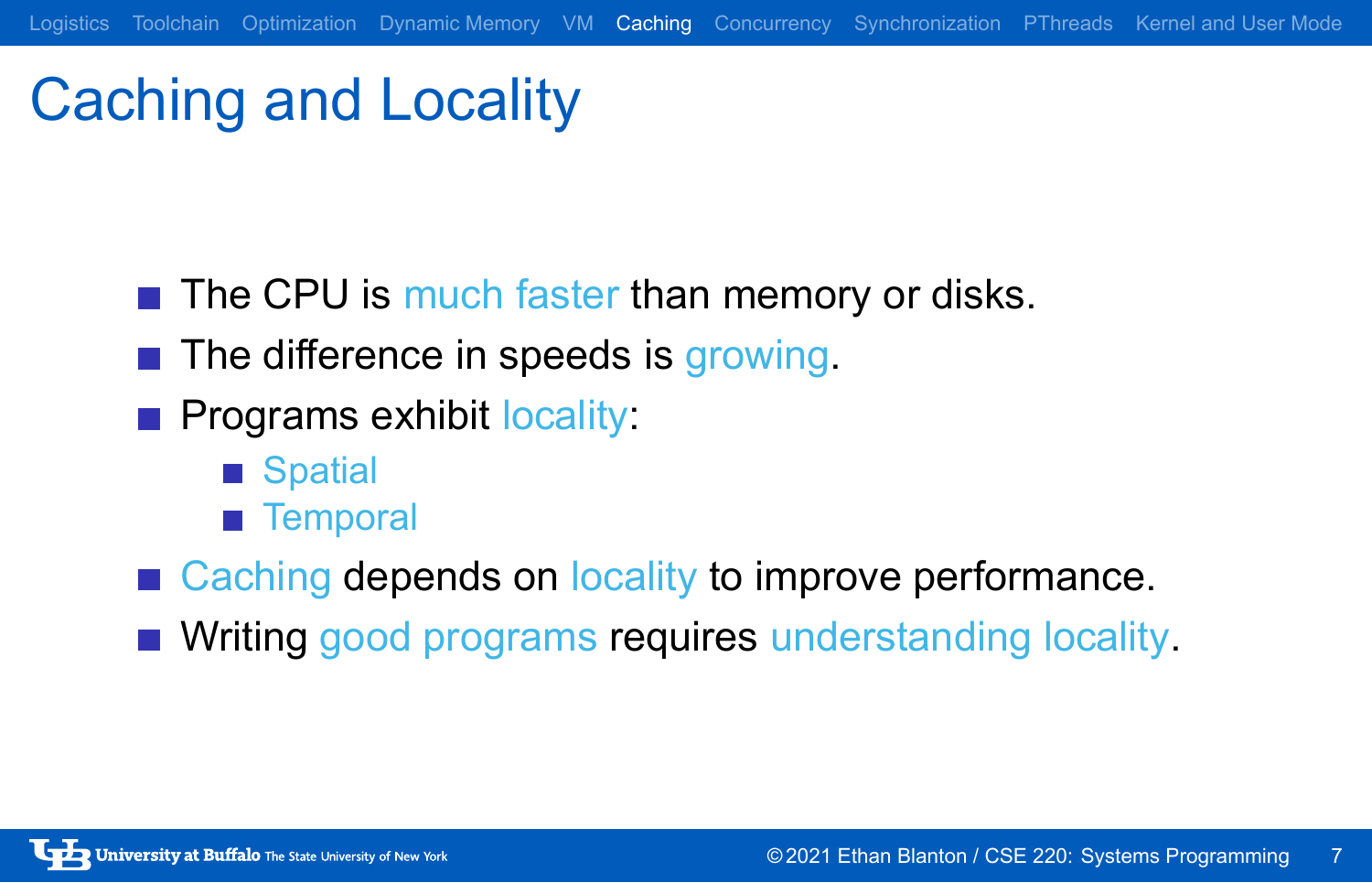# Processes, Threads, and Concurrency

**Logical control flows are execution steps through programs.** 

- Concurrency is multiple logical control flows at one time.
- **Multiprocessing versus Multitasking**
- **Processes versus Threads**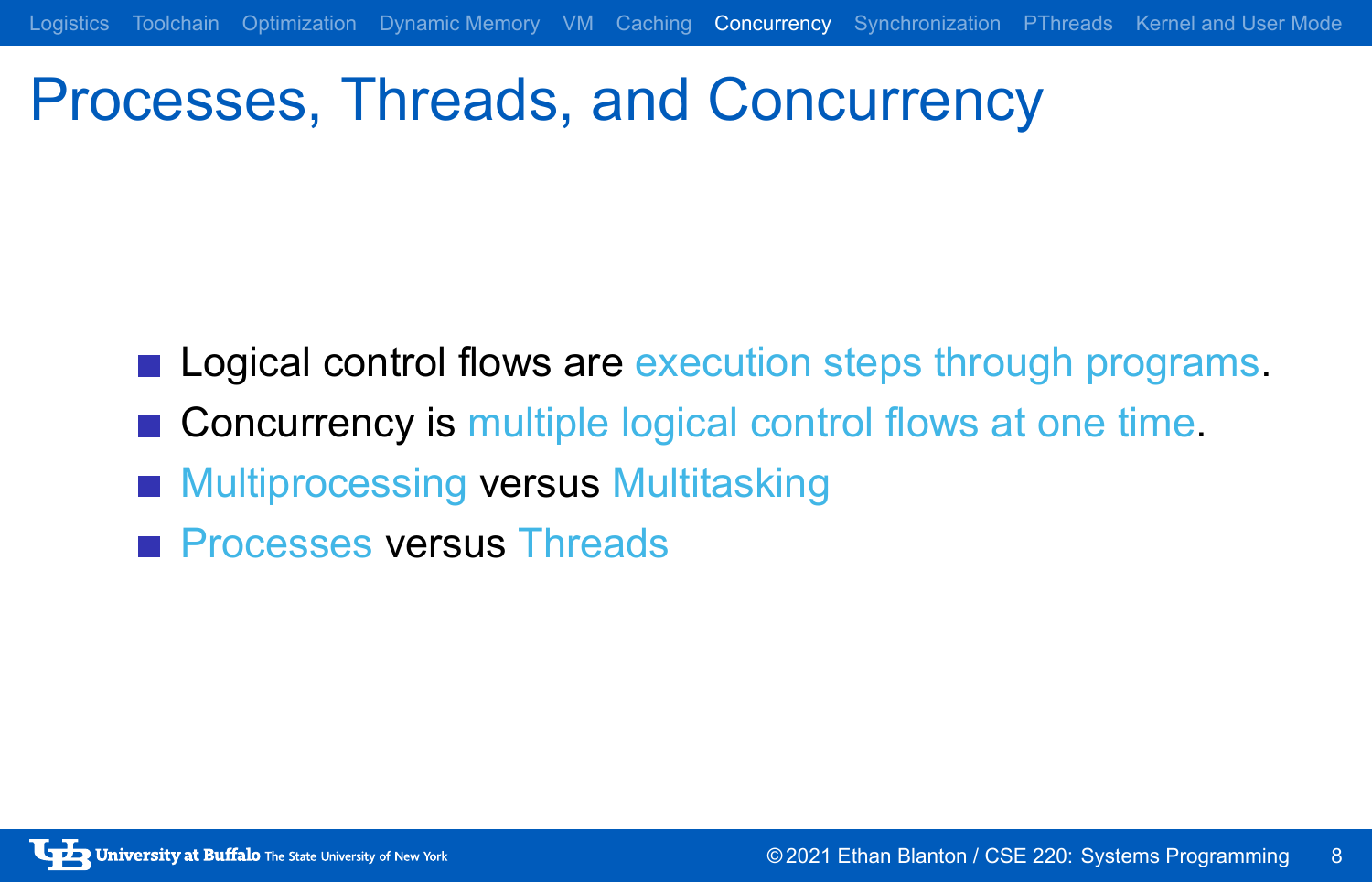## Races and Synchronization

A race is a situation where program correctness depends on the order of operations in concurrent flows.

- Data races are races involving modification of data.
- Synchronization is the deliberate ordering of events.
- A critical section is a region of code that must be accessed by at most one concurrent flow at a time.
- **Progress graphs visualize concurrent flows.**
- Synchronization primitives:
	- **Atomic operations**
	- **Mutexes**
	- Semaphores
	- Condition variables
- Deadlock is a program error caused by synchronization.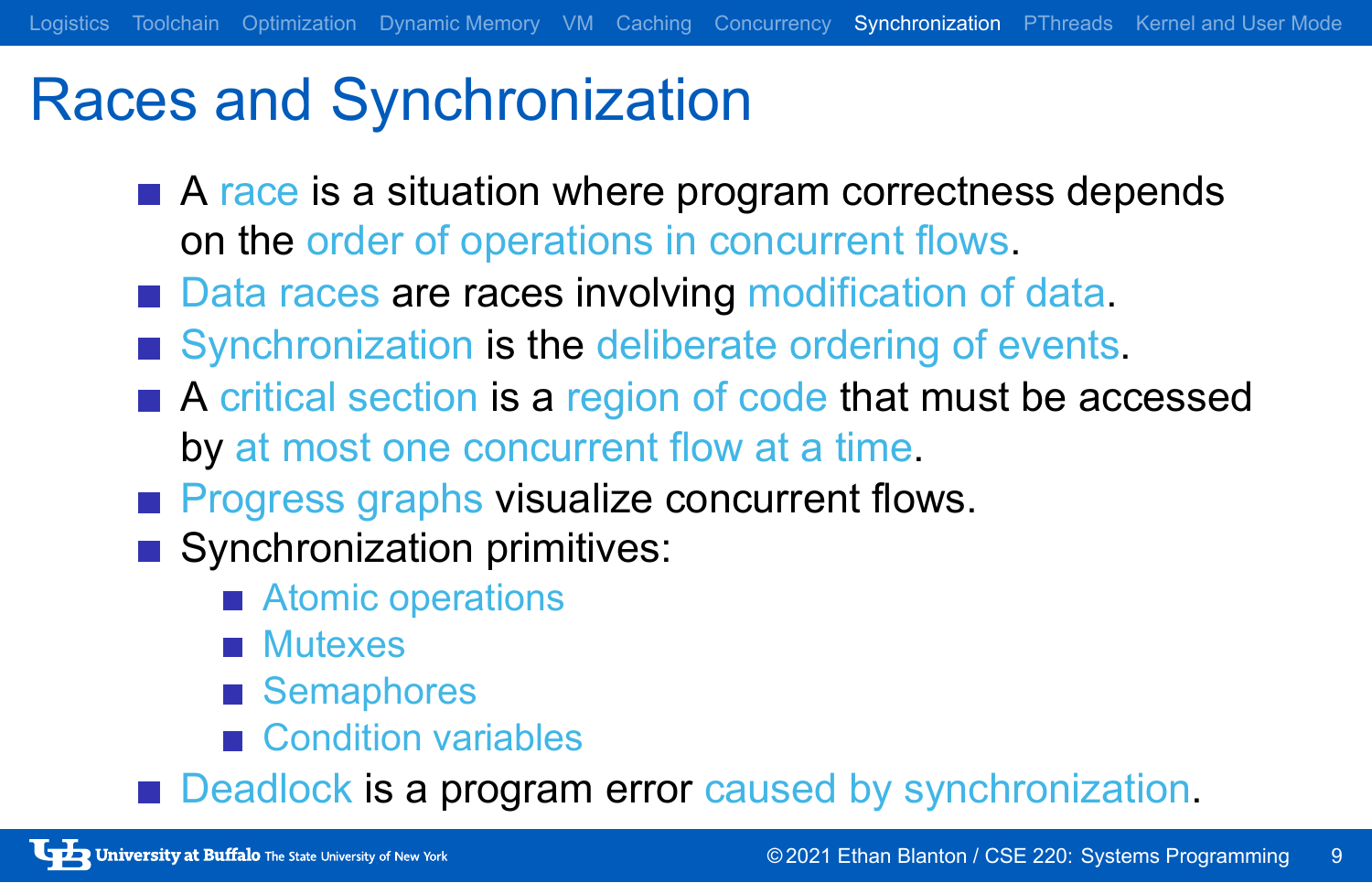# POSIX Threads and Synchronization

■ The POSIX threads (pthreads) API provides a thread abstraction on Unix

- **POSIX provides many synchronization primitives:** 
	- **Mutexes**
	- **■** Semaphores
	- Condition variables
	- **Thread joining**
- CS:APP covers semaphores in detail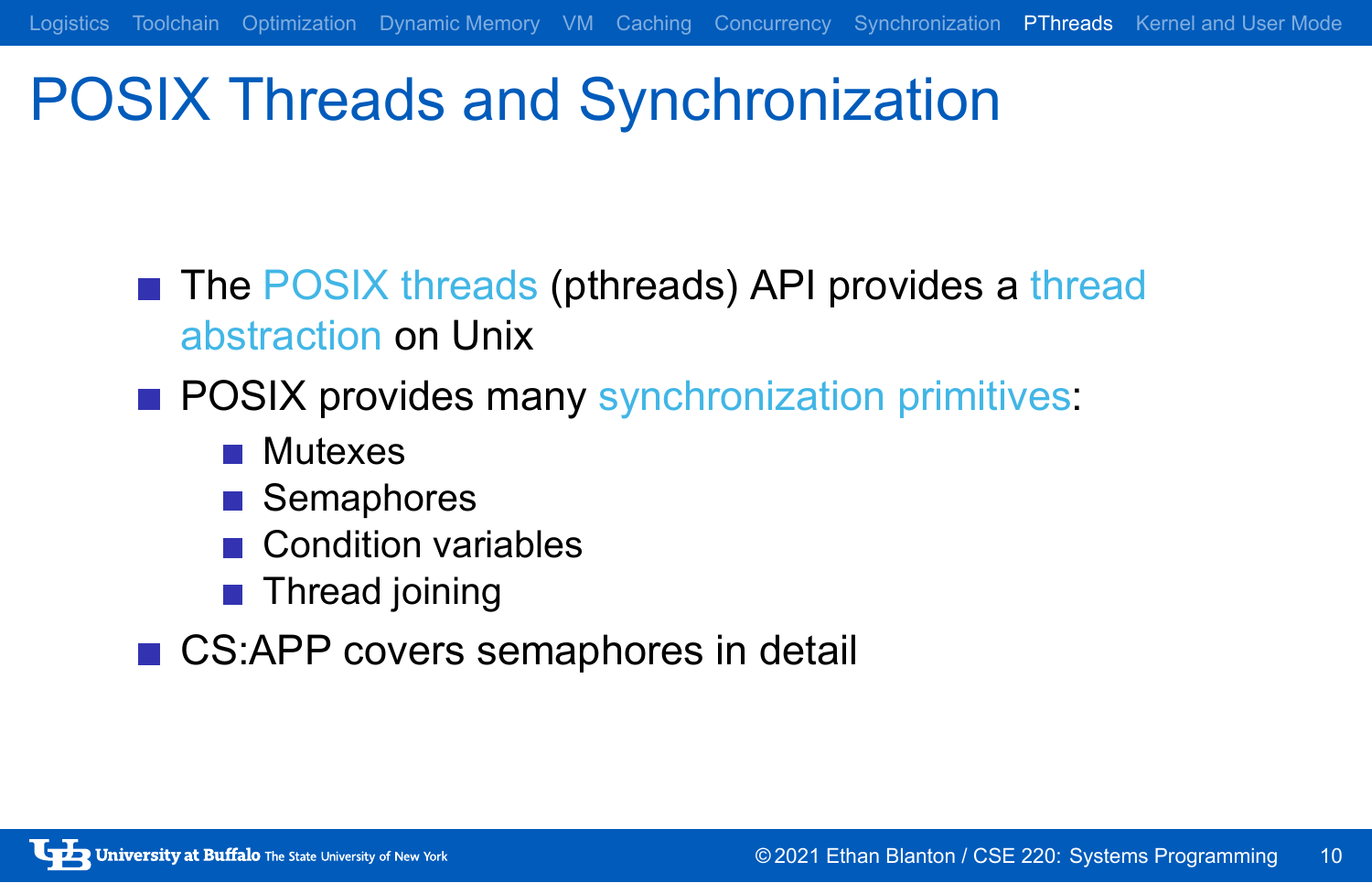# The Kernel and User Mode

- Exceptions are special control flow
- Protection domains control access to hardware resources

- Exception handlers run in supervisor mode in the kernel
- Special trap exceptions can be used to implement system calls
- System calls allow user mode programs to request access to the kernel